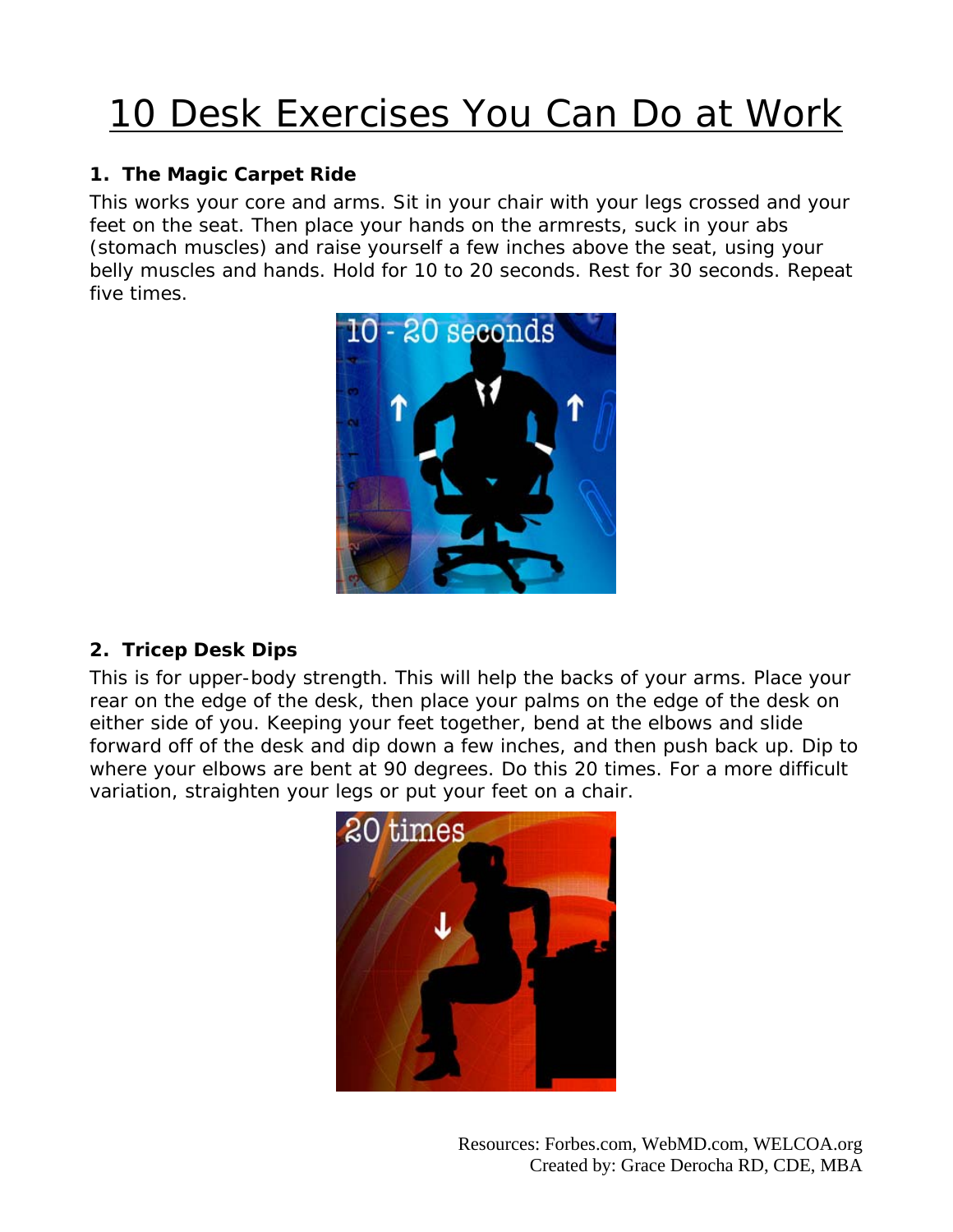#### **3. Carpal Tunnel Reliever**

Carpal tunnel syndrome shouldn't catch up to you if you repeat this simple move every day. Stand at your desk with your arms straight, place your palms on the desk with your fingers pointed toward you, palms up. Lower your body slowly until you feel the stretch (you won't have to go far). Hold for 15 seconds. Repeat as needed through the day.



#### **4. The Wooden Leg**

For lower-body strength: Sit in your chair, extend one leg out straight in front of you and hold for two seconds. Then raise it up as high as you can, and hold it again for two seconds. Repeat with each leg 15 times.

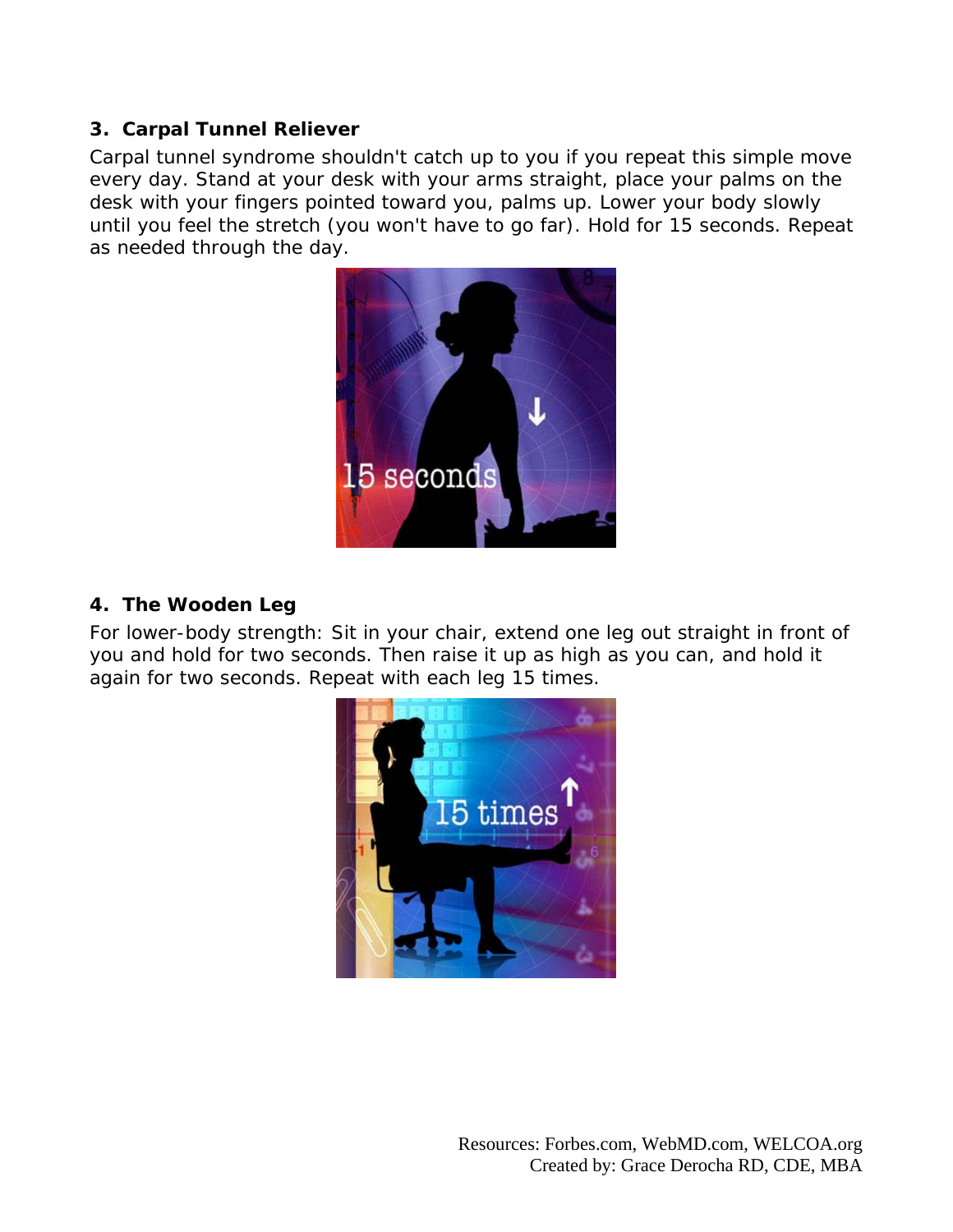## **5. Sitting Spinal Stretch**

This enhances both flexibility and muscle strength. Sit tall in your chair, and stretch your arms toward the ceiling. Put your left hand on the desk, grab the back of the chair with your right hand and twist to the right. Hold for 10 seconds. Release and raise your arms toward the ceiling again. Then repeat the twist going the other way. Hold for 10 seconds.



#### **6. Shoulder Spin**

A good move for flexibility. Sit tall in your chair and reach your left hand behind your back, between your shoulder blades, palm out. Then reach your right hand up toward the ceiling, bend it down, and try to touch your left hand. If you can reach it, great: Hold for 10 seconds. If not, grab onto your shirt and keep practicing. Switch arms and repeat.

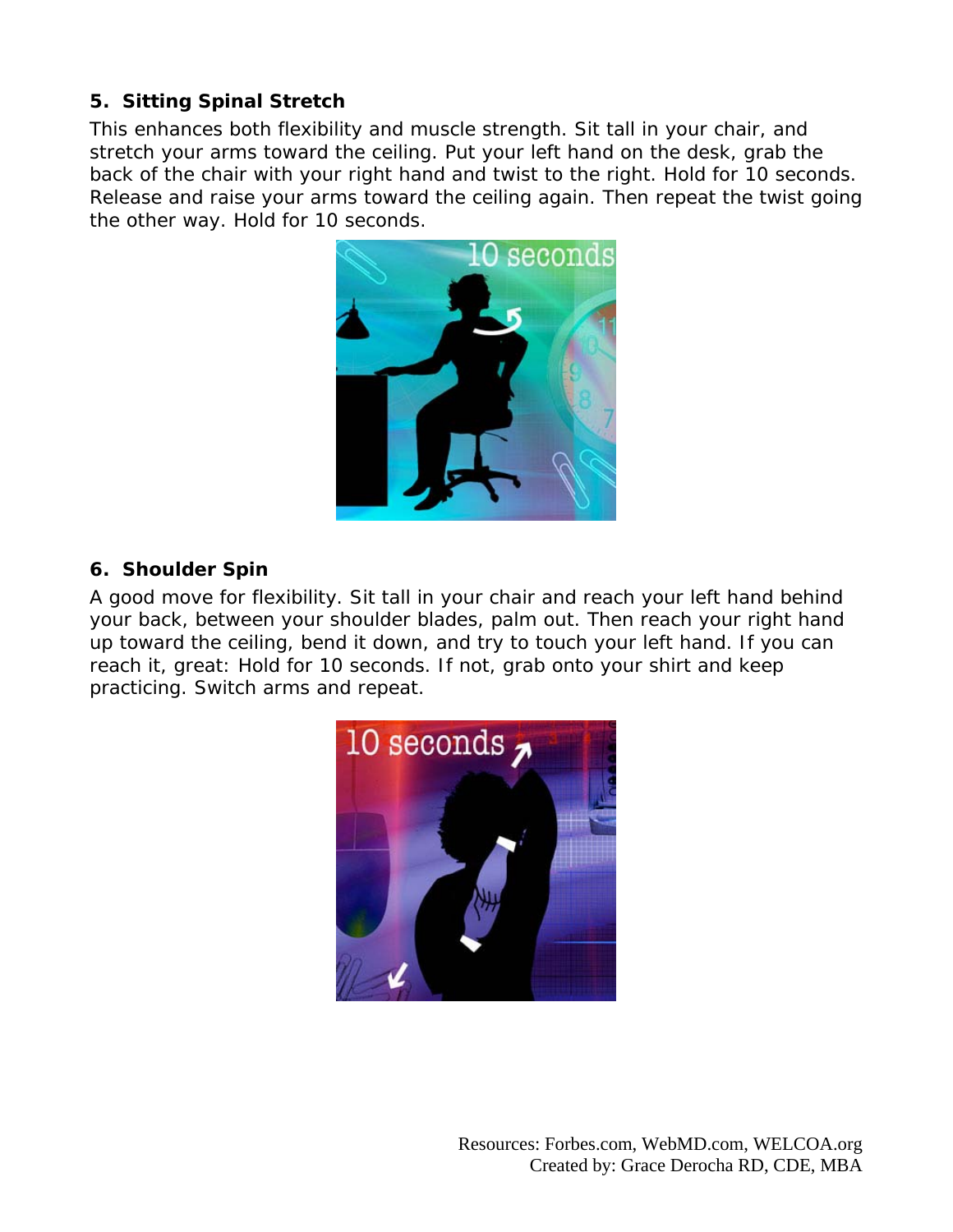# **7. Feet-Up Hamstring Stretch**

To ease the hamstrings, lower back and calf muscles, push your chair away from your desk and put a leg up on the desk or short file cabinet or open a drawer. (Ladies, try this on a day you're not wearing a skirt.) Flex your foot and lean forward slightly over your leg while keeping your back straight. Hold for 10 seconds. Point your foot, lean and hold for five seconds. Switch legs and repeat.



#### **8. Invisible Chair Sit**

These squats from the chair are a strengthening exercise. They work best if you lower your seat as far as it will go. Stand in front of your chair with your feet a hip's width apart. Place your hands on your hips and lower your butt until it's just above the seat. Then sit down as slowly as possible. Do 20 repetitions. To make it harder, reach your hands overhead as if you were holding a beach ball. If you're really feeling steady, try it on one leg.